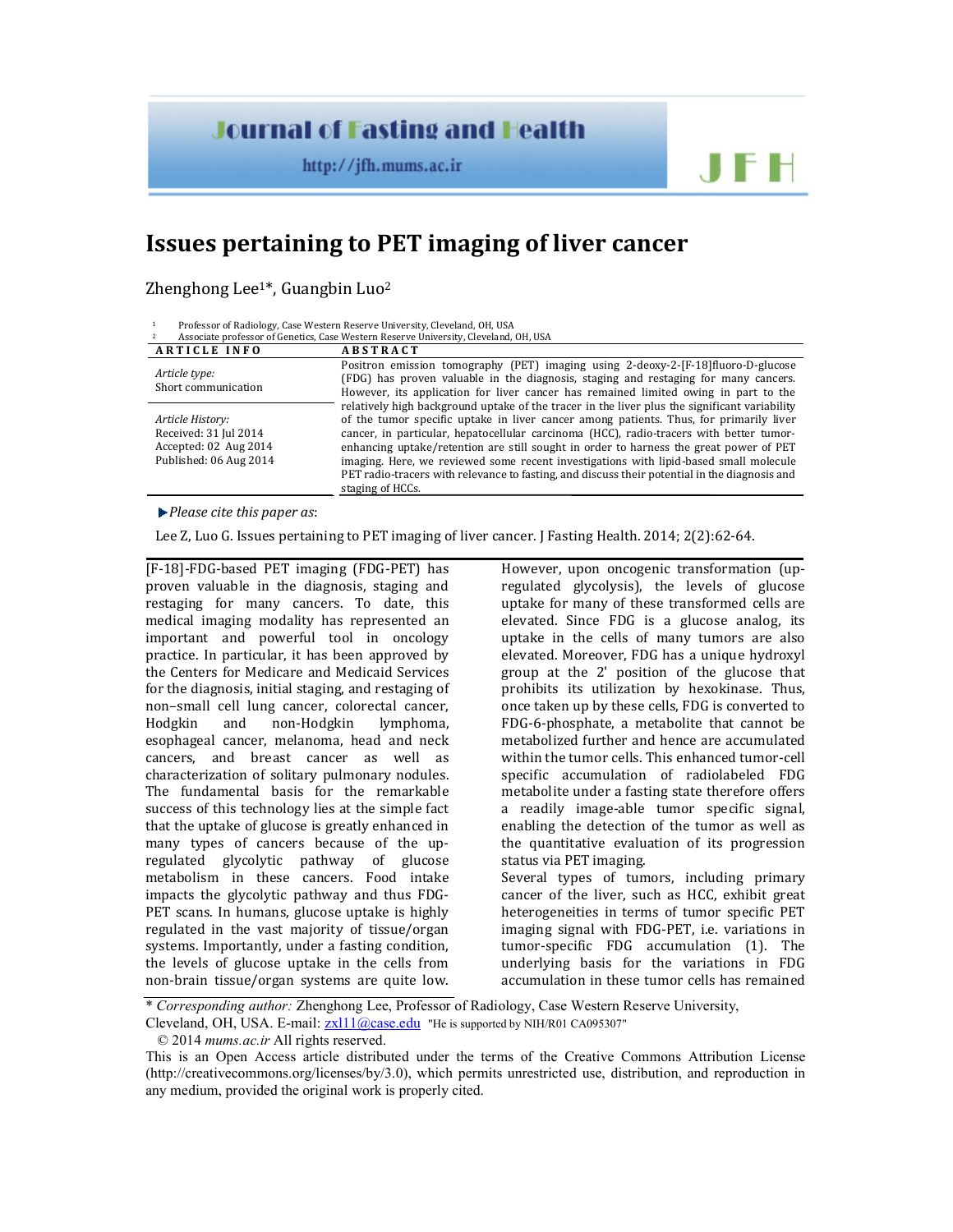unknown to date. In the case of HCC, it likely reflects, at least partly, the diversified metabolic features of individual patients. Fasting is essential for any meaningful PET imaging studies with FDG. Otherwise, the PET image quality would be considerably degraded (2). Fasting is intended to lower patients' blood sugar level so that FDG would not compete with glucose for its transporters for tumor uptake during the PET scan (3). Fasting also reduces insulin levels and thus lowers the activity of glucose transporters in the surrounding tissues and muscles to further enhance FDG uptake in the tumors relative to its surroundings (4). However, some patients have conditions in which fasting alone does not bring the blood glucose level down, and a mandatory check of the glucose level is enforced before FDG-PET scans in some clinics. Therefore, in order to hardness the power of the concept of using PET for detecting and staging HCCs, the development of tracers other than FDG appear to be an unmet need.

Non-FDG PET tracers such as [C-11]-acetate and [C-11]-choline or F-18 labeled fluorinated choline tracers have shown uptake in HCC (7, 8). The entrapped radio-labeled metabolites of the original tracers responsible for their uptake are mainly phospholipids as these tracers are incorporated along the lipid synthesis pathways (9, 10). Is pre-imaging fasting required for these lipid-based small molecule tracers? Currently, there is no clear guideline from either European Association of Nuclear Medicine or Society of Nuclear Medicine and Molecular Imaging regarding this. In our pre-clinical studies, intrasubject comparison was made for acetate and choline tracers with and without fasting to evaluate the effect of fasting on tracer uptake in HCC for PET imaging. Preliminary results from these studies showed that fasting has little impact on the uptake of acetate and choline tracers in HCC (11, 12). Why is this, in light that lipogenesis and glycolysis are connected.

For normal hepatocytes in a well-fed state, excessive glucose and its metabolites are converted into acetyl-CoA for fatty acid synthesis into fat storage. In a fast state, fatty acids are mobilized, and metabolized into acetyl-CoA, and then converted into ketone bodies and transported outside liver to be the energy sources for vital organs. How are the

liver cancer cells different from the surrounding hepatocytes during fed or fast state? The main difference between hepatocytes and HCC cells seems to be the "enhanced lipogenesis". Most cancers demonstrate up-regulation in aerobic glycolysis whether it is in the fed or fast state. There is often a shift from oxidation to synthesis halfway through this up-regulated glycolytic pathway in cancer as shown in Figure 1. That is the so-called glucose-dependent de novo lipogenesis (13), in which excessive pyruvate from glycolysis would enter mitochondria (truncated TCA cycle) to be converted into acetyl-CoA and then into citrate; citrate transporter will carrier citrate out of mitochondria along the concentration gradient into cytosol where ATP Citrate Lyase (ACL) will convert citrate into cytosolic acetyl-CoA (14), which is incorporated into lipogensis. The "enhanced" portion comes from the upregulated alternative or salvage lipogenic pathways that tumor cells use to produce acetyl-CoA from acetate by way of acetyl-CoA synthetase (ACAS), independently of ACL, which happened especially in early stages of HCC. This lack of regulatory control for lipogensis including fatty acid and/or cholesterol synthesis in liver cancer has been noticed (15). The impaired feedback mechanism made liver cancer different from its surround tissues for lipid-tracer metabolism. Consequently, the acetyl-CoA de novo lipogenesis has no apparent impact on the integration of radio-acetate into phospholipids during time span of a PET scan. The requirement of pre-imaging fast can thus be relaxed.

**Figure 1**: Glucose-dependent lipogenesis connecting the two pathways.



*63 J Fasting Health. 2014; 2(1):62-64*